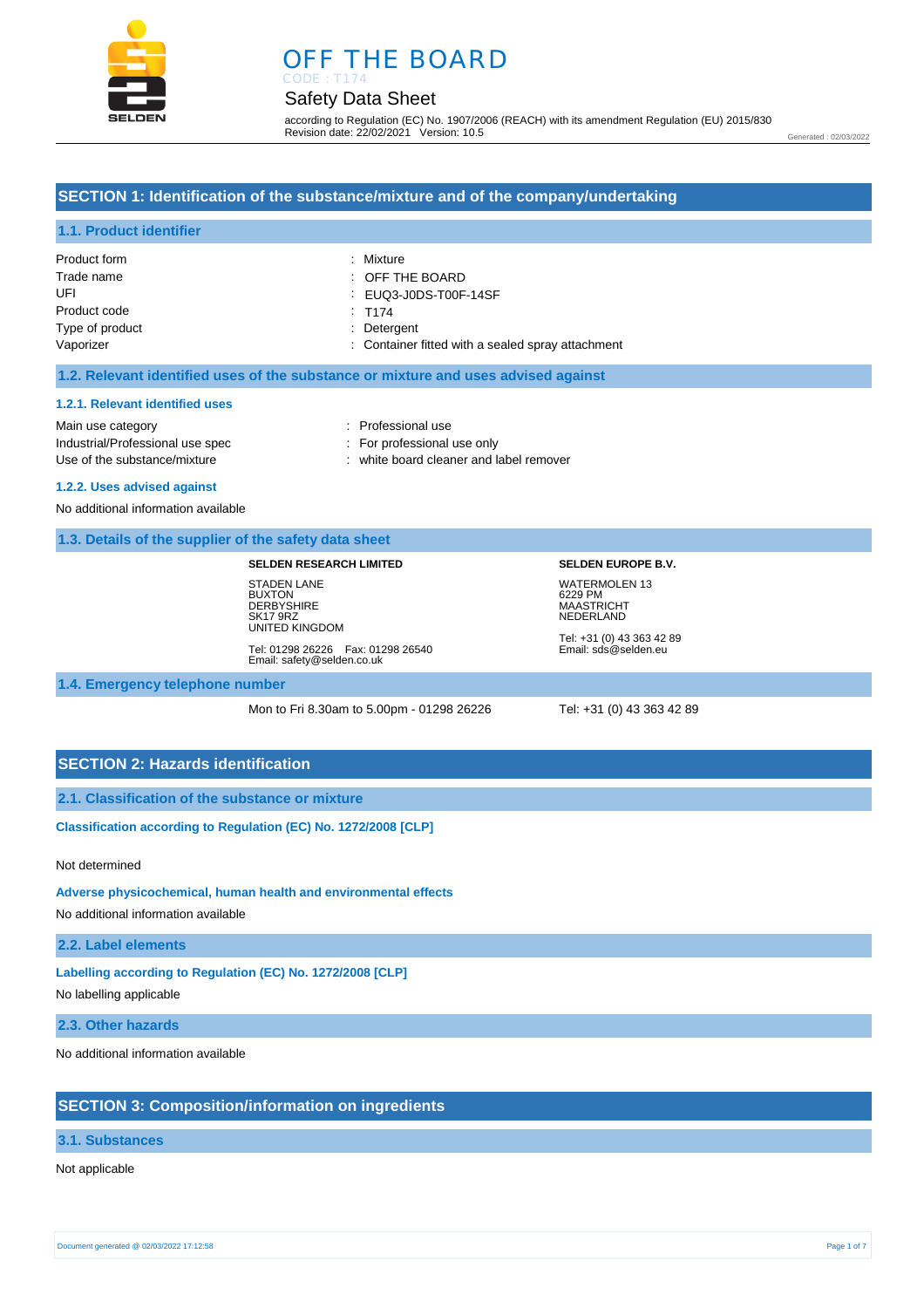according to Regulation (EC) No. 1907/2006 (REACH) with its amendment Regulation (EU) 2015/830

### **3.2. Mixtures**

This mixture does not contain any substances to be mentioned according to the criteria of section 3.2 of REACH Annex II

| <b>SECTION 4: First aid measures</b>                                                                                 |                                                                                                                                                                                                                                                                                                             |
|----------------------------------------------------------------------------------------------------------------------|-------------------------------------------------------------------------------------------------------------------------------------------------------------------------------------------------------------------------------------------------------------------------------------------------------------|
| 4.1. Description of first aid measures                                                                               |                                                                                                                                                                                                                                                                                                             |
| First-aid measures after inhalation<br>First-aid measures after skin contact<br>First-aid measures after eye contact | : Remove person to fresh air and keep comfortable for breathing.<br>: Wash skin with plenty of water.<br>: IF IN EYES: Rinse cautiously with water for several minutes. Remove contact lenses, if<br>present and easy to do. Continue rinsing. If eye irritation persists: Get medical<br>advice/attention. |
| First-aid measures after ingestion                                                                                   | : Give nothing or a little water to drink. Get medical advice/attention if you feel unwell.                                                                                                                                                                                                                 |
| 4.2. Most important symptoms and effects, both acute and delayed                                                     |                                                                                                                                                                                                                                                                                                             |
| No additional information available                                                                                  |                                                                                                                                                                                                                                                                                                             |
| 4.3. Indication of any immediate medical attention and special treatment needed                                      |                                                                                                                                                                                                                                                                                                             |
| Treat symptomatically.                                                                                               |                                                                                                                                                                                                                                                                                                             |

| <b>SECTION 5: Firefighting measures</b>                    |                                     |
|------------------------------------------------------------|-------------------------------------|
| 5.1. Extinguishing media                                   |                                     |
| Suitable extinguishing media                               | : Carbon dioxide. Dry powder. Foam. |
|                                                            |                                     |
| 5.2. Special hazards arising from the substance or mixture |                                     |
| No additional information available                        |                                     |
|                                                            |                                     |

**5.3. Advice for firefighters**

No additional information available

| <b>SECTION 6: Accidental release measures</b>                              |                                                                                                                  |
|----------------------------------------------------------------------------|------------------------------------------------------------------------------------------------------------------|
| 6.1. Personal precautions, protective equipment and emergency procedures   |                                                                                                                  |
| 6.1.1. For non-emergency personnel<br>Emergency procedures                 | : Evacuate unnecessary personnel.                                                                                |
| 6.1.2. For emergency responders<br>Protective equipment                    | Use personal protective equipment as required.<br>÷                                                              |
| <b>6.2. Environmental precautions</b><br>Avoid release to the environment. |                                                                                                                  |
| 6.3. Methods and material for containment and cleaning up                  |                                                                                                                  |
| For containment<br>Methods for cleaning up                                 | : Collect spillage.<br>Soak up spills with inert solids, such as clay or diatomaceous earth as soon as possible. |

**6.4. Reference to other sections**

For further information refer to section 8: "Exposure controls/personal protection". For further information refer to section 13.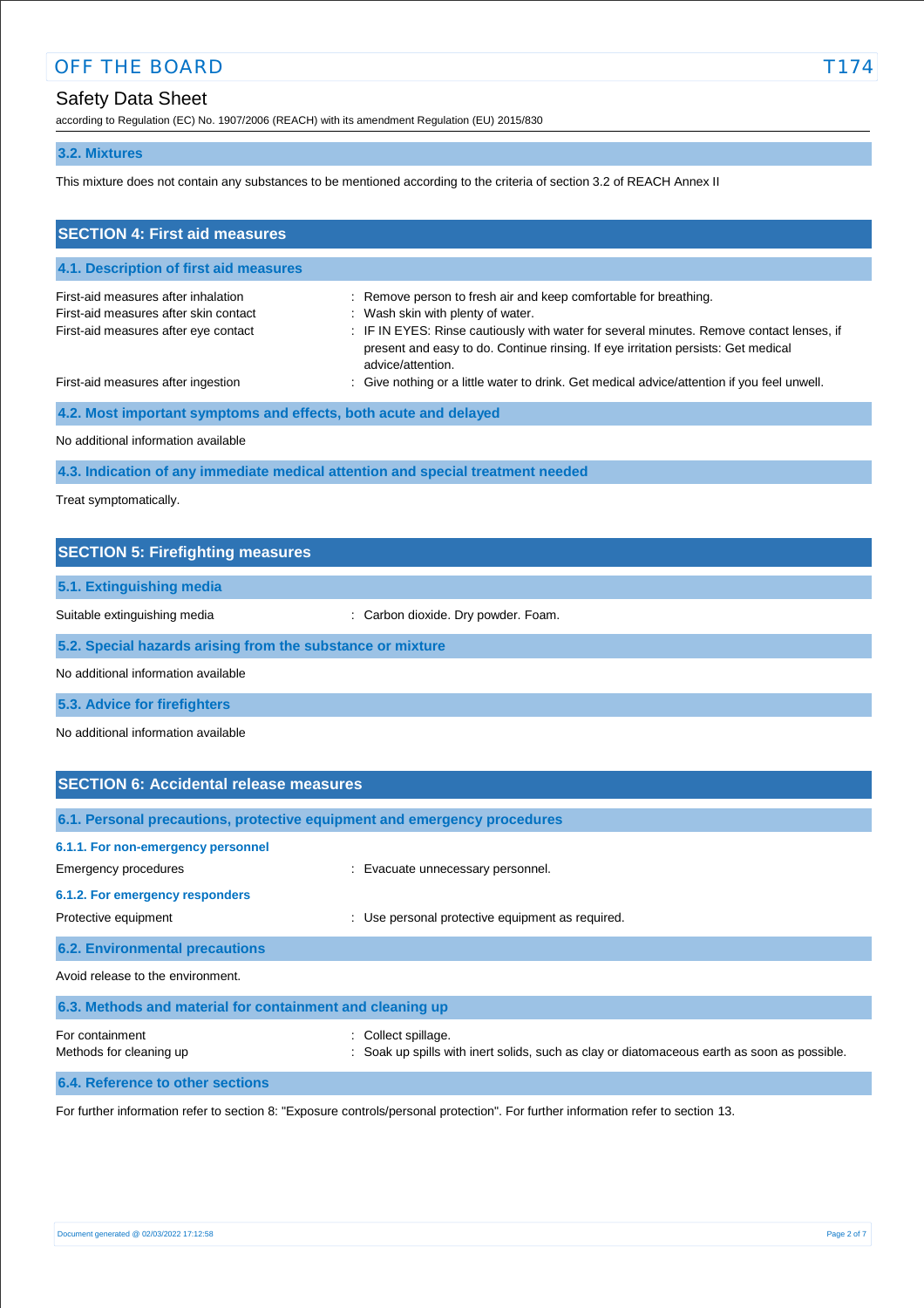# Safety Data Sheet

according to Regulation (EC) No. 1907/2006 (REACH) with its amendment Regulation (EU) 2015/830

| <b>SECTION 7: Handling and storage</b>                                                                 |                                                                                                                                                                                                     |
|--------------------------------------------------------------------------------------------------------|-----------------------------------------------------------------------------------------------------------------------------------------------------------------------------------------------------|
| 7.1. Precautions for safe handling                                                                     |                                                                                                                                                                                                     |
| Precautions for safe handling<br>Hygiene measures                                                      | : Avoid contact with eyes.<br>: Do not eat, drink or smoke when using this product.                                                                                                                 |
| 7.2. Conditions for safe storage, including any incompatibilities                                      |                                                                                                                                                                                                     |
| <b>Technical measures</b><br>Storage conditions<br>Incompatible products<br>Special rules on packaging | Does not require any specific or particular technical measures.<br>: Keep container closed when not in use.<br>: Oxidizing agent. Strong acids. Strong bases.<br>: Keep only in original container. |
| 7.3. Specific end use(s)                                                                               |                                                                                                                                                                                                     |

No additional information available

# **SECTION 8: Exposure controls/personal protection**

#### **8.1. Control parameters**

### **8.1.1 National occupational exposure and biological limit values**

No additional information available

# **8.1.2. Recommended monitoring procedures**

No additional information available

#### **8.1.3. Air contaminants formed**

No additional information available

# **8.1.4. DNEL and PNEC**

No additional information available

#### **8.1.5. Control banding**

No additional information available

### **8.2. Exposure controls**

### **8.2.1. Appropriate engineering controls**

No additional information available

### **8.2.2. Personal protection equipment**

#### **8.2.2.1. Eye and face protection**

### **Eye protection:**

Not required for normal conditions of use

### **8.2.2.2. Skin protection**

### **Skin and body protection:**

Not required for normal conditions of use

# **Hand protection:**

In case of repeated or prolonged contact wear gloves. Chemical resistant gloves (according to European standard EN 374 or equivalent)

| Other skin protection                     |  |
|-------------------------------------------|--|
| Materials for protective clothing:        |  |
| Not required for normal conditions of use |  |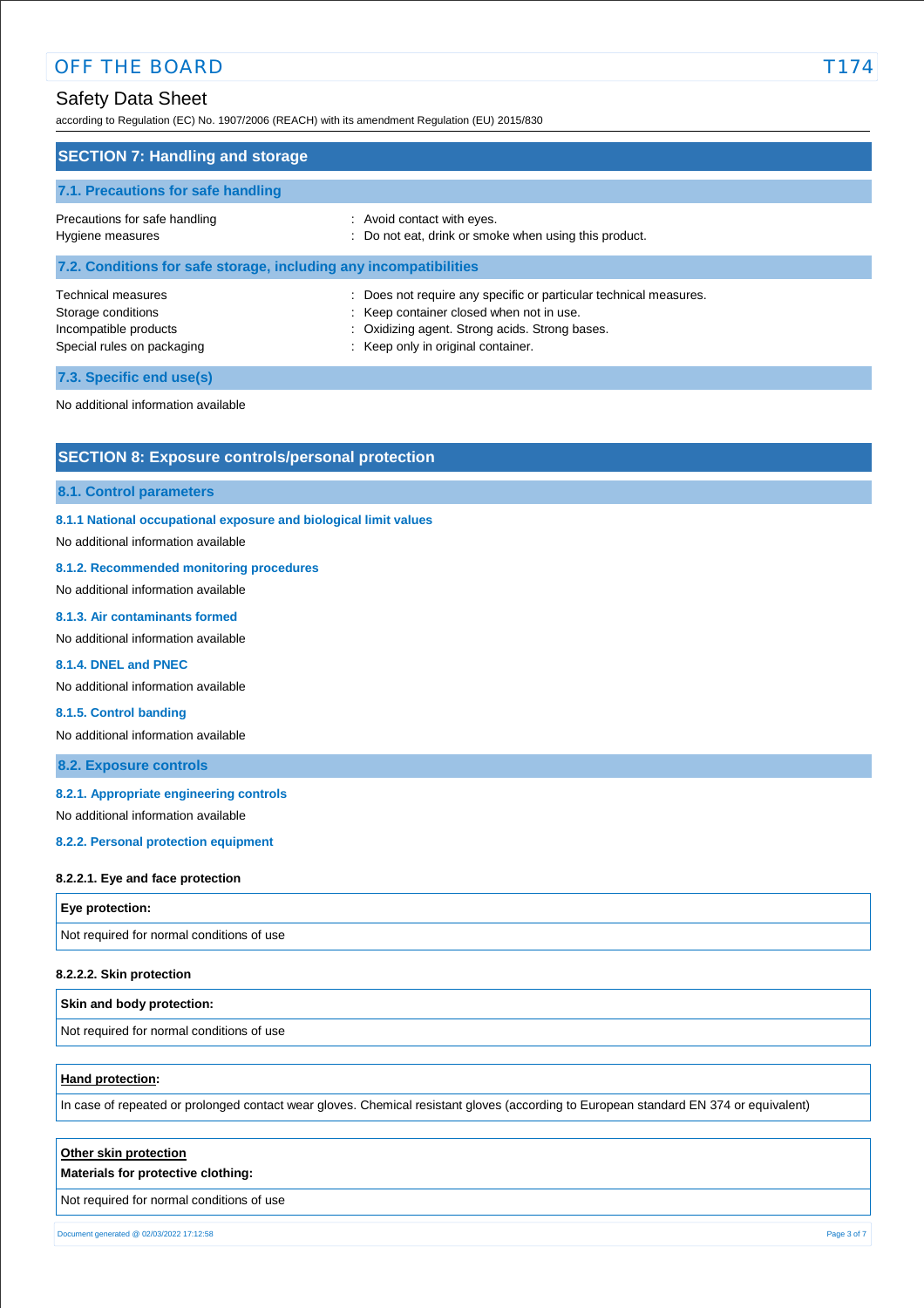# Safety Data Sheet

according to Regulation (EC) No. 1907/2006 (REACH) with its amendment Regulation (EU) 2015/830

### **8.2.2.3. Respiratory protection**

### **Respiratory protection:**

Not required for normal conditions of use

#### **8.2.2.4. Thermal hazards**

No additional information available

#### **8.2.3. Environmental exposure controls**

No additional information available

| <b>SECTION 9: Physical and chemical properties</b>                                |                                        |
|-----------------------------------------------------------------------------------|----------------------------------------|
| 9.1. Information on basic physical and chemical properties                        |                                        |
| Physical state                                                                    | Liquid                                 |
| Appearance                                                                        | Liquid.                                |
| Colour                                                                            | Yellow.                                |
| Odour                                                                             | characteristic.                        |
| Odour threshold                                                                   | No data available                      |
| рH                                                                                | 8                                      |
| Relative evaporation rate (butylacetate=1)                                        | No data available                      |
| Melting point                                                                     | No data available                      |
| Freezing point                                                                    | No data available                      |
| Boiling point                                                                     | $\geq 100$ °C                          |
| Flash point                                                                       | No data available                      |
| Auto-ignition temperature                                                         | No data available                      |
| Decomposition temperature                                                         | No data available                      |
| Flammability (solid, gas)                                                         | No data available                      |
| Vapour pressure                                                                   | No data available                      |
| Relative vapour density at 20 °C                                                  | No data available                      |
| Relative density<br>Solubility<br>Partition coefficient n-octanol/water (Log Pow) | Soluble in water.<br>No data available |
| Viscosity, kinematic                                                              | No data available                      |
| Viscosity, dynamic                                                                | No data available                      |
| Explosive properties                                                              | No data available                      |
| Oxidising properties                                                              | No data available                      |
| <b>Explosive limits</b>                                                           | No data available                      |

### **9.2. Other information**

No additional information available

# **SECTION 10: Stability and reactivity**

### **10.1. Reactivity**

The product is non-reactive under normal conditions of use, storage and transport.

### **10.2. Chemical stability**

Stable under normal conditions.

**10.3. Possibility of hazardous reactions**

No dangerous reactions known under normal conditions of use.

**10.4. Conditions to avoid**

None under recommended storage and handling conditions (see section 7).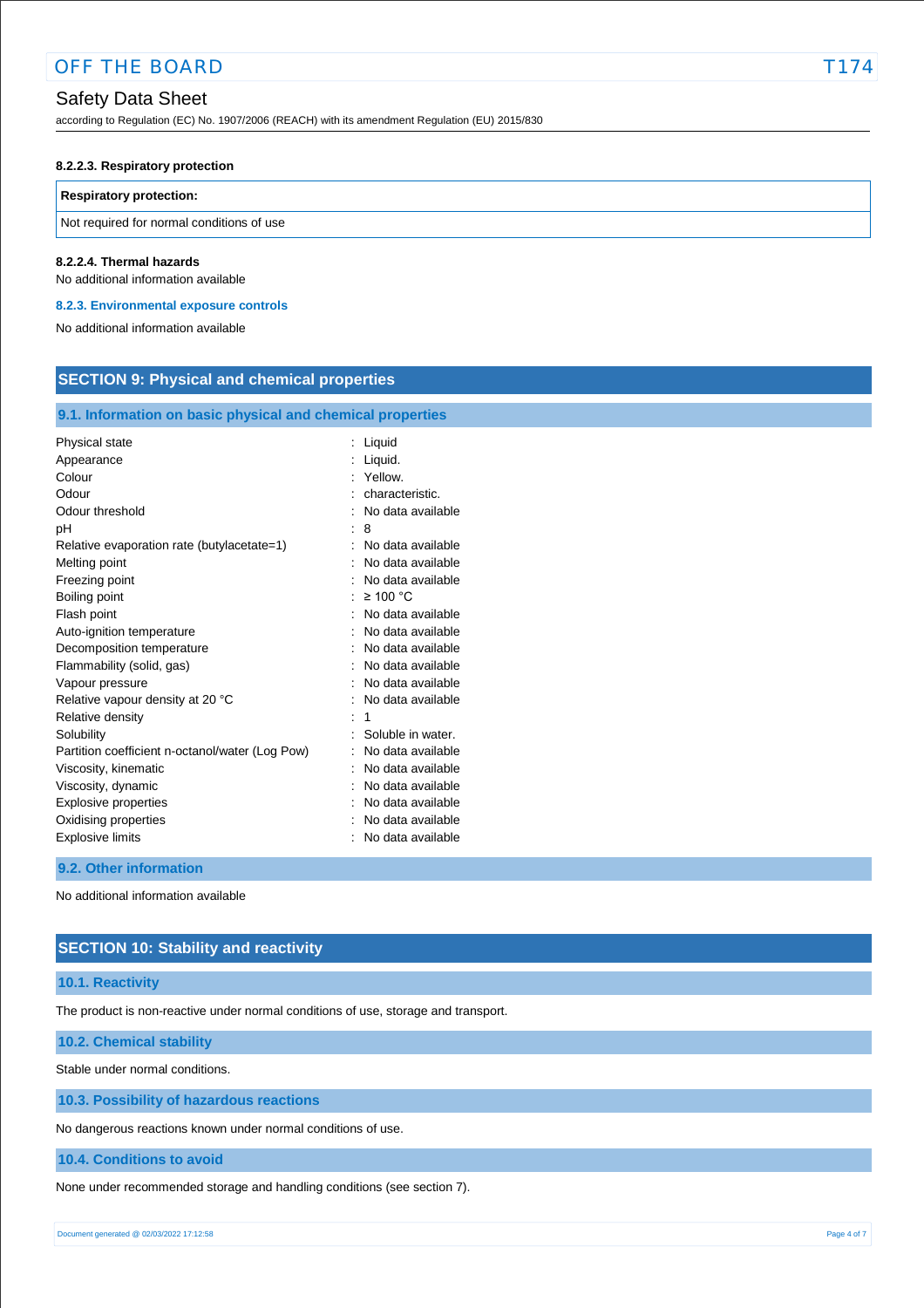# OFF THE BOARD T174

# Safety Data Sheet

according to Regulation (EC) No. 1907/2006 (REACH) with its amendment Regulation (EU) 2015/830

# **10.5. Incompatible materials**

None under normal use.

# **10.6. Hazardous decomposition products**

Under normal conditions of storage and use, hazardous decomposition products should not be produced.

| <b>SECTION 11: Toxicological information</b> |                                                 |
|----------------------------------------------|-------------------------------------------------|
| 11.1 Information on toxicological effects    |                                                 |
| Acute toxicity (oral)                        | : Not classified                                |
| Acute toxicity (dermal)                      | Not classified                                  |
| Acute toxicity (inhalation)                  | Not classified<br>$\overline{\phantom{a}}$      |
| Skin corrosion/irritation                    | Not classified<br>$\ddot{\phantom{a}}$<br>pH: 8 |
| Serious eye damage/irritation                | Not classified<br>$\cdot$<br>pH: 8              |
| Respiratory or skin sensitisation            | Not classified<br>$\blacksquare$                |
| Germ cell mutagenicity                       | Not classified                                  |
| Carcinogenicity                              | Not classified<br>٠                             |
| Reproductive toxicity                        | Not classified<br>$\overline{\phantom{a}}$      |
| STOT-single exposure                         | Not classified<br>٠                             |
| STOT-repeated exposure                       | Not classified<br>÷                             |
| Aspiration hazard                            | Not classified<br>٠                             |
| <b>WHITE BOARD CLEANER</b>                   |                                                 |
| Vaporizer                                    | Container fitted with a sealed spray attachment |

# **SECTION 12: Ecological information**

| 12.1. Toxicity                                                                                                              |                                      |
|-----------------------------------------------------------------------------------------------------------------------------|--------------------------------------|
| Hazardous to the aquatic environment, short-term<br>(acute)<br>Hazardous to the aquatic environment, long-term<br>(chronic) | : Not classified<br>: Not classified |
| 12.2. Persistence and degradability                                                                                         |                                      |
| No additional information available                                                                                         |                                      |
| 12.3. Bioaccumulative potential                                                                                             |                                      |
| No additional information available                                                                                         |                                      |
| 12.4. Mobility in soil                                                                                                      |                                      |
| No additional information available                                                                                         |                                      |
| 12.5. Results of PBT and vPvB assessment                                                                                    |                                      |
| No additional information available                                                                                         |                                      |
| 12.6. Other adverse effects                                                                                                 |                                      |
| No additional information available                                                                                         |                                      |
| Document generated @ 02/03/2022 17:12:58                                                                                    | Page 5 of 7                          |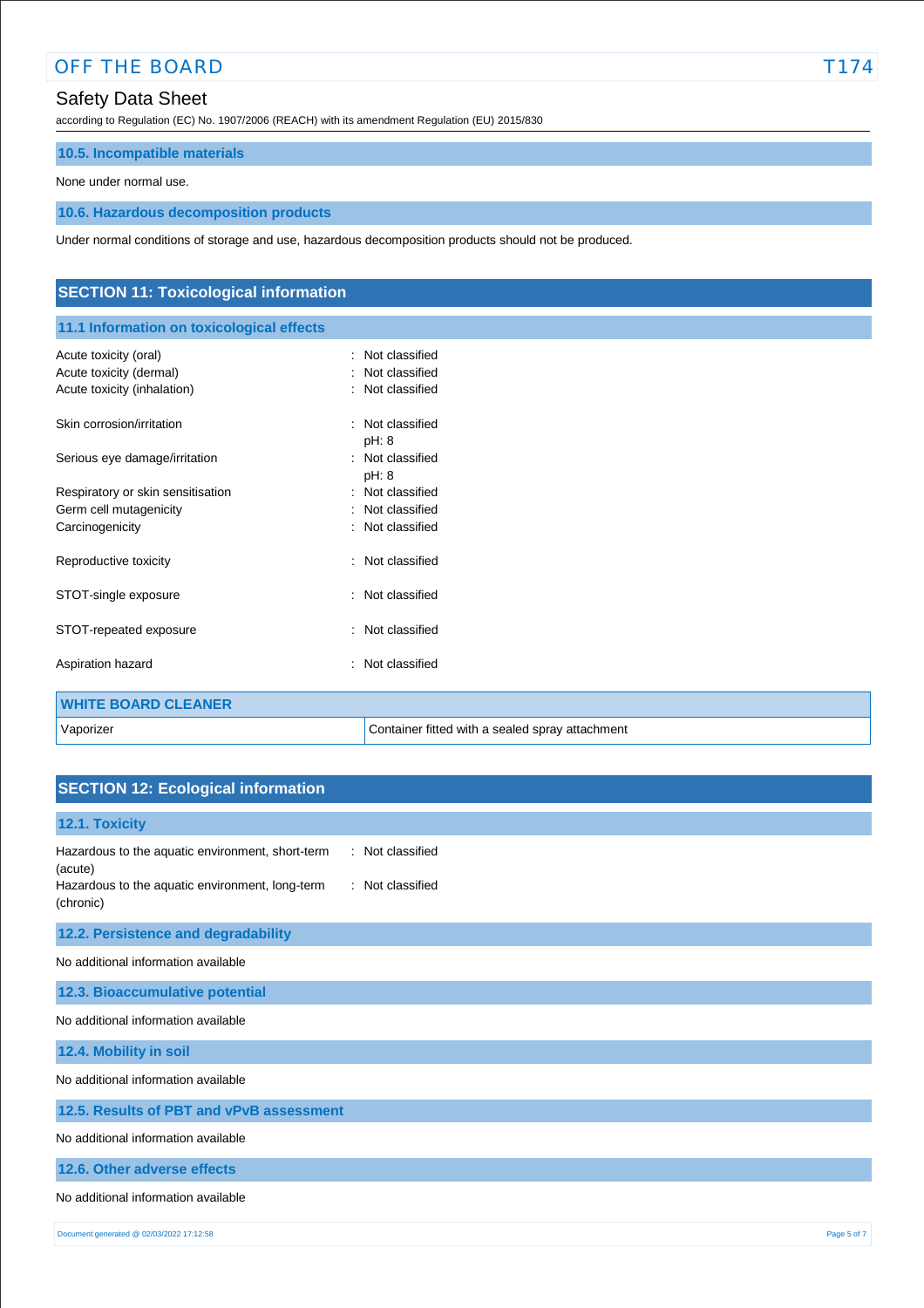# OFF THE BOARD T174

# Safety Data Sheet

according to Regulation (EC) No. 1907/2006 (REACH) with its amendment Regulation (EU) 2015/830

# **SECTION 13: Disposal considerations**

### **13.1. Waste treatment methods**

No additional information available

# **SECTION 14: Transport information**

In accordance with ADR / IMDG / IATA

| 14.1 UN number                                                                                                                                         |                                                                                 |
|--------------------------------------------------------------------------------------------------------------------------------------------------------|---------------------------------------------------------------------------------|
| UN-No. (ADR)<br>UN-No. (IMDG)<br>UN-No. (IATA)                                                                                                         | Not applicable<br>Not applicable<br>Not applicable                              |
| 14.2. UN proper shipping name                                                                                                                          |                                                                                 |
| Proper Shipping Name (ADR)<br>Proper Shipping Name (IMDG)<br>Proper Shipping Name (IATA)                                                               | Not applicable<br>Not applicable<br>Not applicable                              |
| 14.3. Transport hazard class(es)                                                                                                                       |                                                                                 |
| <b>ADR</b><br>Transport hazard class(es) (ADR)<br><b>IMDG</b><br>Transport hazard class(es) (IMDG)<br><b>IATA</b><br>Transport hazard class(es) (IATA) | : Not applicable<br>: Not applicable<br>: Not applicable                        |
| 14.4. Packing group                                                                                                                                    |                                                                                 |
| Packing group (ADR)<br>Packing group (IMDG)<br>Packing group (IATA)                                                                                    | Not applicable<br>Not applicable<br>Not applicable                              |
| <b>14.5. Environmental hazards</b>                                                                                                                     |                                                                                 |
| Dangerous for the environment<br>Marine pollutant<br>Other information                                                                                 | No<br>$\ddot{\phantom{a}}$<br>No<br>÷<br>No supplementary information available |
| 14.6. Special precautions for user                                                                                                                     |                                                                                 |
| <b>Overland transport</b><br>No data available<br><b>Transport by sea</b><br>No data available<br>Air transport<br>No data available                   |                                                                                 |

**14.7. Transport in bulk according to Annex II of Marpol and the IBC Code**

Not applicable